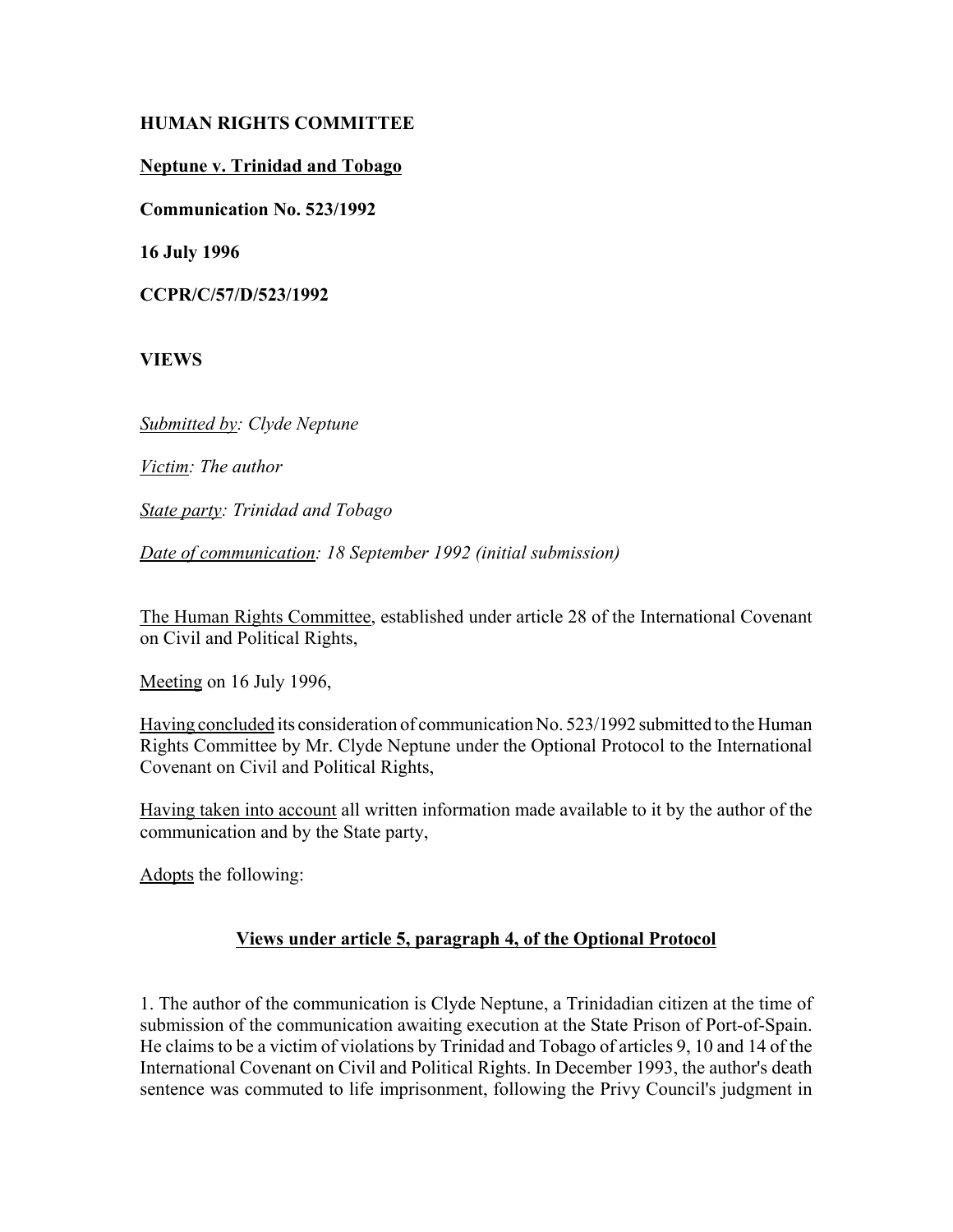## Pratt and Morgan.

## Facts as presented by the author

2.1 On 17 November 1985, the author was arrested for the murder of one Whitfield Farrel. On 25 May 1988, the author was convicted of the charge against him by the Port-of-Spain Assizes Court and sentenced to death.

2.2 The evidence relied on during trial was that a police patrol on duty had seen the victim running out of a bar with something looking like blood on his chest. The author then came out with a knife in his hand; he first started to walk fast, then began running, before he was caught up with by the police. The author allegedly confessed having stabbed Farrel, in retaliation for stabs Farrel had inflicted on him two months before. Farrel later died in hospital from his wounds.

2.3 The author, in an unsworn statement from the dock, states that the victim had, three months before the incident, stolen his boots and that, when asked to return the boots, he had stabbed the author with a knife. On 17 November 1985, when queuing up at a chicken outlet, the author was again attacked by the man. He tried to defend himself with his fists, upon which the man produced a knife. The author held the man's hand in order to prevent him from inflicting stab wounds, in such a way that the knife pointed to the man's chest. During the fight both of them tripped, the author falling on the victim and stabbing him with the knife by accident.

2.4 According to the author, he could not have run at the time of the crime, since he had sustained broken legs in a motorbike accident six months before the incident. The author asked his legal-aid lawyer to obtain his medical records from the hospital, but the lawyer allegedly refused to do so. The author contends that the legal-aid lawyer who was assigned to his case asked him for money, and since he did not have any, never visited him again to discuss the case.

### The complaint

3.1 The author claims that his right to a fair trial was denied since the judge was, at the time of the crime, the head of the department of public prosecution and directed the police to charge him with murder. His legal-aid lawyer refused to raise this issue. The judge, who was about to be transferred to another court, allegedly issued an order that, whichever court he would be transferred to, the author would have to appear before him. In addition to this, the hearing of the case, scheduled to start on 1 October 1987, was adjourned on 18 occasions, of which 17 times at the request of the prosecutor, because the only witness could not be traced. The hearing finally started on 20 May 1988. The author has remained in pre-trial detention since his arrest, in November 1985.

3.2 The author further complains that he and his fellow inmates are subjected to inhuman conditions of detention at the State Prison. He states that prisoners are kept all day in their cells, measuring 9 feet by 6 feet. Once every two to three weeks, the prisoners, handcuffed,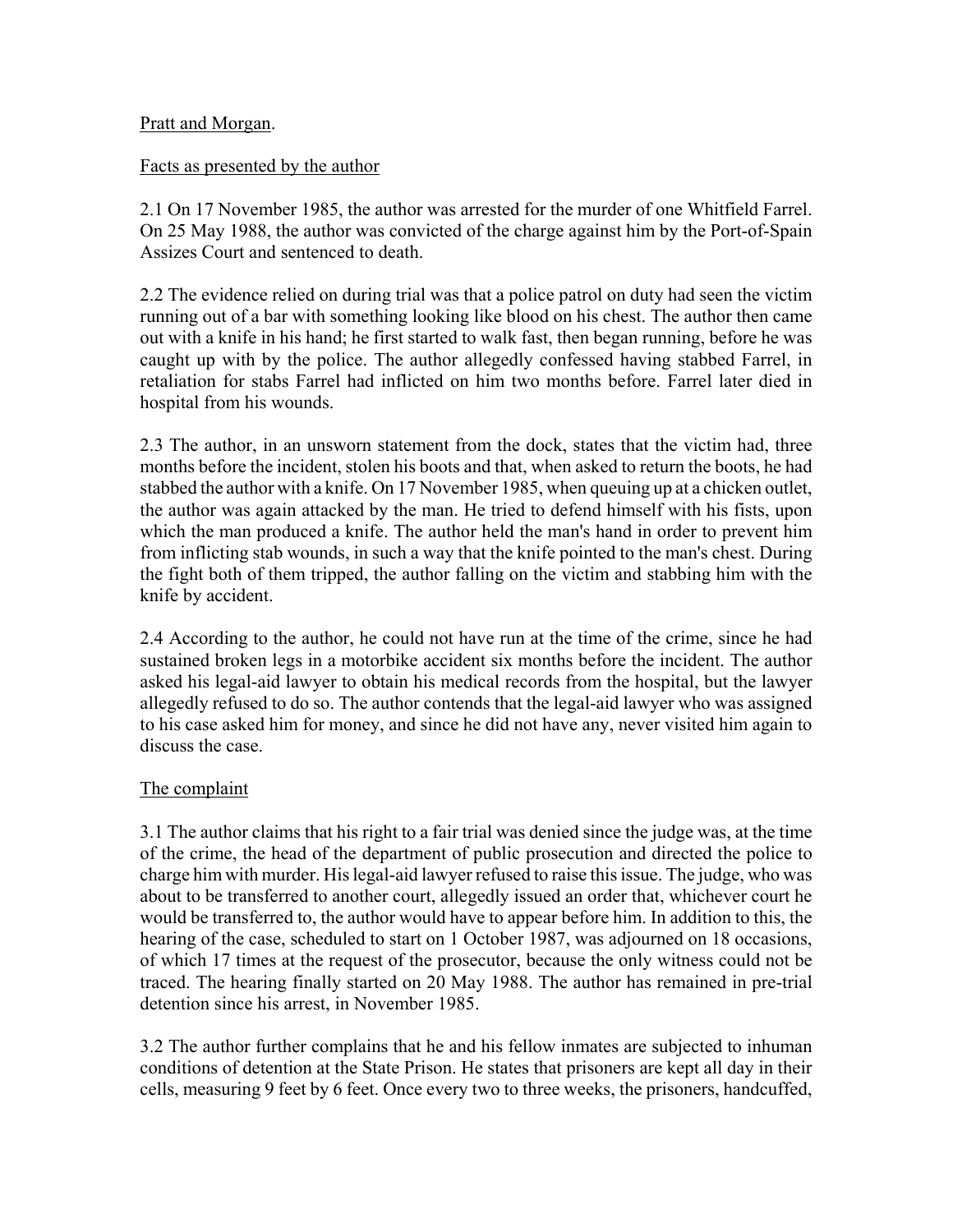are taken outside for half an hour. The author submits that he is becoming blind due to lack of natural light. Only two visits per week, of 15 minutes each and with a prison officer staying in the proximity, are allowed. The family has to provide the prisoners with airmail letter forms, for which they then have to ask the prison authorities, and which they do not always receive. Allegedly, most of the letters are suppressed. The relatives further have to buy food and toiletries from the prison authorities in order to provide their imprisoned relatives with them. Dental care and medication have to be paid. Meals are composed, for breakfast and for supper, of bread, butter, jam and black coffee, and for lunch, of rice, peas, half-rotten potatoes and rotten chicken or rotten fish. Since the bread is half-baked and meals do not contain any oil, most prisoners suffer from constipation. A doctor visits the prisoners only once a month and the commissioner of prisons about twice a year. Prisoners are regularly beaten.

3.3 The author submits that, since he was removed from death row in December 1993, he shares a 9 x 6 feet cell with six to nine other prisoners. In the cell are only three beds, and a bucket for urinating. The food is rotten and filthy, and he is allowed only one visit per month. He adds that the prison officer in charge has threatened to kill him because he filed complaints about the situation in prison.

3.4 As to the requirement of exhaustion of domestic remedies, the author states that the Court of Appeal has not yet decided on his case. Three months after his conviction a legalaid lawyer, who had already represented him before the Assizes Court, was assigned to him in order to represent him again before the Court of Appeal. The author refused this lawyer. Three or four months later, a second lawyer agreed to represent him on a legal-aid assignment. On 8 August 1989, however, this lawyer told the author that he would only represent him against remuneration. Consequently, the author found a third lawyer, who was willing to represent him on a legal-aid basis. Since 18 September 1989, the author has repeatedly been asking the authorities to assign him this third lawyer, and has several times asked the other lawyer to notify the legal-aid board that he is only willing to represent the author on a private basis. On 14 May 1990, however, the second lawyer wrote the author that he would examine his papers, which he had received from the registry of the Court of Appeal. The author therefore claims that his right to legal assistance of his own choosing has been denied. Subsequently, the author contacted a fourth lawyer, who reportedly will represent him before the Court of Appeal. In July 1993, the author was informed by the legal-aid authorities that his appeal was scheduled for hearing not later than November 1993. In a letter dated 29 January 1995, the author states, however, that his appeal has still not been heard.

### The Committee's admissibility decision

4.1 During its fifty-third session, the Committee considered the admissibility of the communication. It noted with concern the lack of cooperation from the State party, which had not submitted any observations on admissibility.

4.2 The Committee ascertained, as required under article 5, paragraph 2(a), of the Optional Protocol, that the same matter was not being examined under another procedure of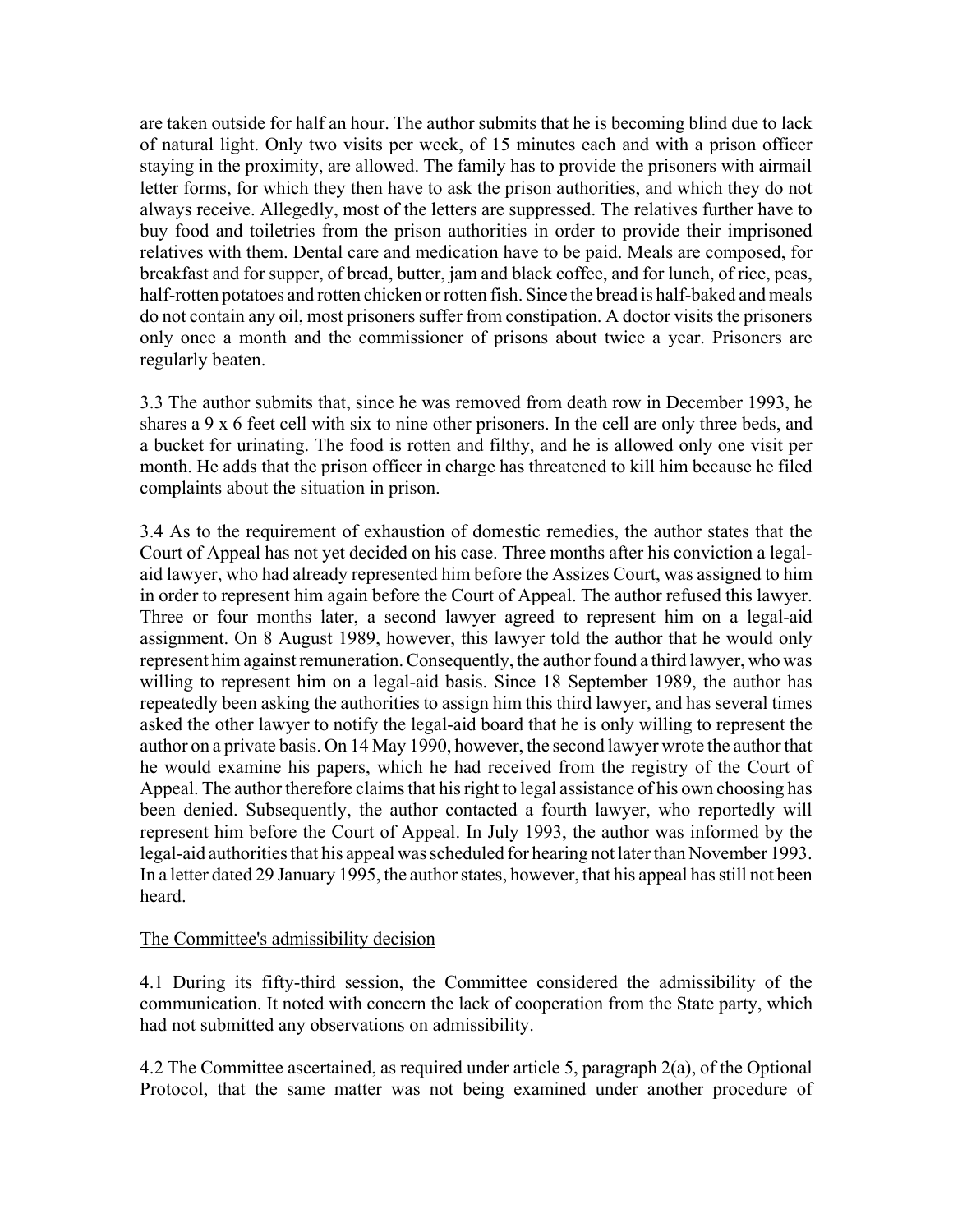international investigation or settlement.

4.3 The Committee considered inadmissible the author's claim that he had an unfair trial because the judge had been the initial prosecutor in his case and had brought the charges against him, because the author has failed to substantiate this allegation for purposes of admissibility.

4.4 As regards the author's claim that the circumstances of his detention were degrading, the Committee considered that, in the absence of information from the State party about effective domestic remedies available to the author and noting the author's claim that he had been threatened with death for making complaints, it was not prevented by article 5, paragraph 2(b), of the Optional Protocol from examining the complaint.

4.5 The Committee considered that the application of domestic remedies with regard to the length of proceedings against the author and of the pre-trial detention was unreasonably prolonged and that the Committee was therefore not prevented by article 5, paragraph 2(b), of the Covenant from examining whether the communication might raise issues under articles 9, paragraph 3, and 14, paragraphs 3(c) and 5, of the Covenant.

5. Consequently, on 16 March 1995, the Human Rights Committee declared the communication admissible in so far as it might raise issues under articles 9, paragraph 3, 10 and 14, paragraphs 3(c) and 5, of the Covenant.

### Issues and proceedings before the Committee

6. In a letter of 24 November 1995, counsel for the author states that he has been informed that the author's appeal was dismissed by the Court of Appeal on 3 November 1995.

7. The deadline for the submission of the State party's observations under article 4, paragraph 2, of the Optional Protocol expired on 1 November 1995. On 10 November 1995, the State party requested a one-month extension of the deadline. No further submission has been received from the State party, in spite of a reminder addressed to it on 17 January 1996. The Committee regrets the absence of cooperation on the part of the State party and recalls that it is implicit in article 4, paragraph 2, of the Optional Protocol that a State party must furnish the Committee, in good faith and within the imparted deadlines, with all the information at its disposal. In the absence of information from the State party, due weight must be given to the author's allegations, to the extent that they have been substantiated.

8. Accordingly, the Human Rights Committee has considered the present communication in the light of all the information made available to it by the parties, as provided in article 5, paragraph 1, of the Optional Protocol.

9.1 The Committee notes that the author's claims that he is sharing a 9 by 6 feet cell with six to nine fellow prisoners, that there are only three beds in the cell, that there is not enough natural light, that he was aired only half an hour once every two/three weeks and that the food is inedible have remained uncontested. The Committee finds that the conditions of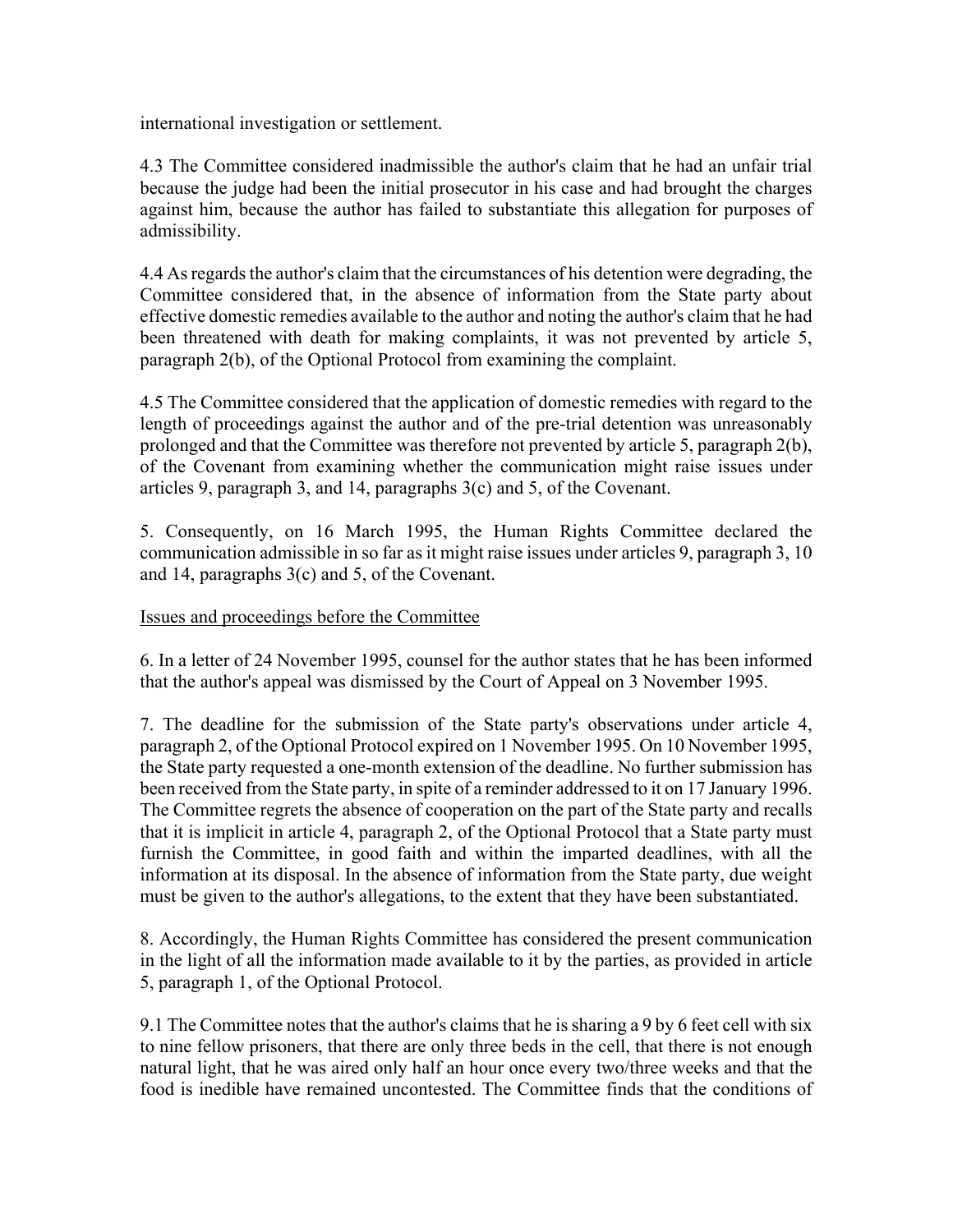detention as described by the author are not compatible with the requirements of article 10, paragraph 1, of the Covenant, which stipulates that prisoners and detainees shall be treated with humanity and with respect for the inherent dignity of the human person.

9.2 The Committee also notes that the author was arrested on 17 November 1985, that the trial against him started on 20 May 1988, after numerous adjournments, and that the author was kept in pre-trial detention throughout this period. The Committee finds that, in the absence of any explanation by the State party and in the light of the author's claim that the reason for the adjournments was that the prosecution could not find the main witness, the delay in bringing the author to trial is incompatible with articles 9, paragraph 3, and 14, paragraph 3(c), of the Covenant.

9.3 The author has further indicated that he expressed his wish to appeal his conviction, immediately after the Assizes Court's judgement of 25 May 1988. It appears from the information before the Committee that seven years and five months elapsed before the Court of Appeal heard and dismissed his appeal. In the absence of any explanation by the State party justifying the delay, the Committee finds that such a long period between conviction and the hearing of the appeal cannot be deemed compatible with the provisions of article 14, paragraph 3(c), read together with paragraph 5.

10. The Human Rights Committee, acting under article 5, paragraph 4, of the Optional Protocol to the International Covenant on Civil and Political Rights, is of the view that the facts before it disclose a violation of articles 9, paragraph 3, 10, paragraph 1, and 14, paragraphs 3(c) and 5, of the International Covenant on Civil and Political Rights.

11. Pursuant to article 2, paragraph 3(a), of the Covenant, Mr. Neptune is entitled to an effective remedy. The Committee has noted that the State party has commuted the author's death penalty to life imprisonment. In view of the fact that the author has spent over 10 years in prison, of which five and a half years on death row, the Committee considers that the appropriate remedy would be the author's early release, and, pending release, the immediate improvement of the circumstances of Mr. Neptune's detention. Moreover, in order to avoid similar violations in the future, the Committee recommends to the State party to improve the general conditions of detention.

12. Bearing in mind that, by becoming a State party to the Optional Protocol, the State party has recognized the competence of the Committee to determine whether there has been a violation of the Covenant or not and that, pursuant to article 2 of the Covenant, the State party has undertaken to ensure to all individuals within its territory and subject to its jurisdiction the rights recognized in the Covenant and to provide an effective and enforceable remedy in case a violation has been established, the Committee wishes to receive from the State party, within 90 days, information about the measures taken to give effect to the Committee's Views.

[Adopted in English, French and Spanish, the English text being the original version. Subsequently to be issued also in Arabic, Chinese and Russian as part of the Committee's